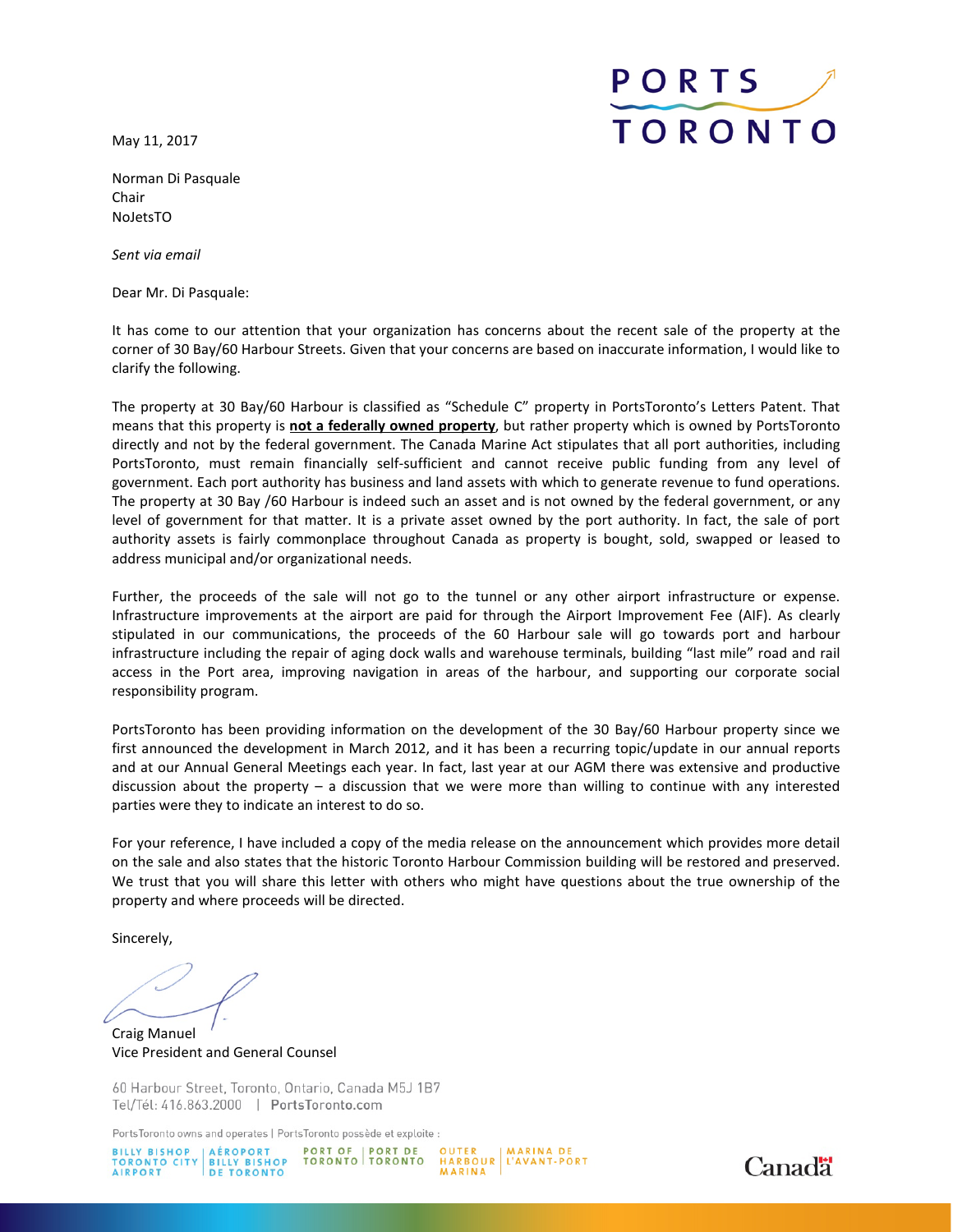## PORTS **TORONTO**

# **NEWS RELEASE**

## **PortsToronto to Sell Head-Office Property at 30 Bay Street to Oxford Properties and CPPIB**

- **Historic Toronto Harbour Commission building to be restored and maintained in any future development planned for property**
- **Proceeds of sale paid to PortsToronto will be directed towards paying down debt and making infrastructure investments**

### **[Tweet this release](https://twitter.com/intent/tweet?original_referer=https%3A%2F%2Fpublish.twitter.com%2F&ref_src=twsrc%5Etfw&text=.%40PortsToronto%20to%20Sell%20Head-Office%20Property%20at%2030%20Bay%20Street%20to%20Oxford%20Properties%20and%20CPPIB&tw_p=tweetbutton&url=http%3A%2F%2Fbit.ly%2F2ql0cPF)**

Toronto (May 1, 2017) – PortsToronto today announced that it has sold its property at the corner of 30 Bay and 60 Harbour Streets to Oxford Properties Group (Oxford) and Canada Pension Plan Investment Board (CPPIB), who will each own a 50 per cent stake. The historic Toronto Harbour Commission building, which currently serves as headquarters for PortsToronto and is located on the site along with a surface parking lot, will be restored and maintained as part of any future development plan. The sale closed today and the transaction is valued at \$96 million, a portion of which will be payable over the next three years.

The proceeds from this sale will be used to support PortsToronto's federal mandate to manage operations on a self-sustaining basis in order to reinvest funds into marine safety, environmental protection, community programming, and transportation infrastructure. The federal Minister of Transport has granted an amendment to PortsToronto's Letters Patent to enable the sale to close.

"The South Core is a burgeoning area for business and residential development in Toronto given its optimal location, public transit access and amenities," said Robert Poirier, Chair of the Board, PortsToronto. "We are pleased that this sale will provide for future opportunities that will improve utilization of the property which is consistent with PortsToronto's federal mandate and governing Letters Patent. Proceeds from the sale will go towards paying down debt and investing in infrastructure such as the repair of aging dock walls and warehouse terminals, building "last mile" road and rail access in the Port area, improving navigation in areas of the harbour, and supporting our corporate social responsibility program."

"Oxford has been enthusiastic about this site since PortsToronto selected us as their redevelopment partner five years ago," said Michael Turner, Executive Vice President, Canada, Oxford. "This is an exceptional piece of real estate and we will continue to advance the development of the site to maximize its value and associated benefits to the community."